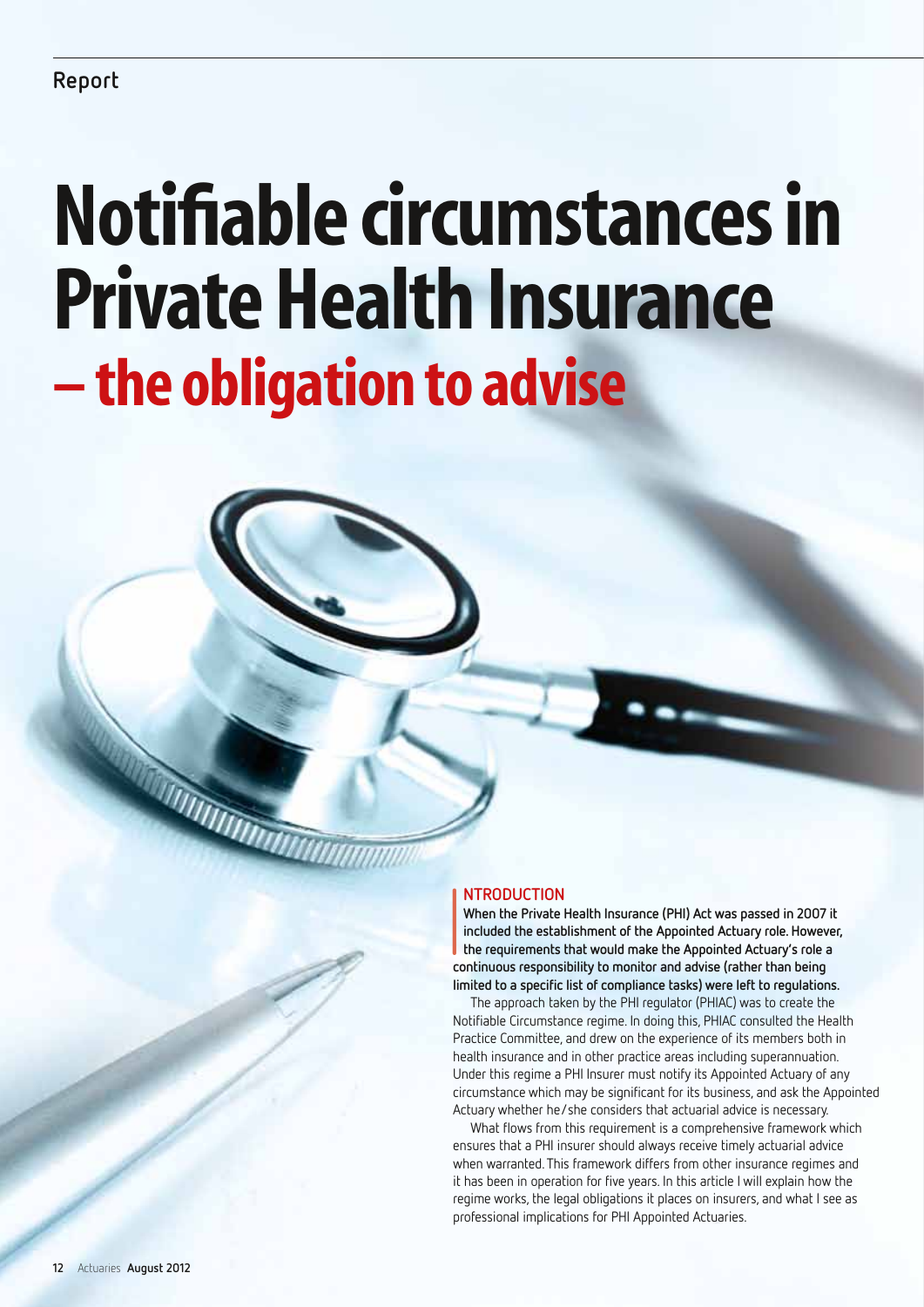**Stuart Rodger**  srodger@deloitte.com.au



#### **Notifiable Circumstances**

The secondary legislation governing the Appointed Actuary role is PHIAC's Private Health Insurance (Insurer Obligations) Rules, made under the Private Health Insurance Act. These include the Notifiable Circumstance regime and process.

Notifiable circumstances are most definitely not the same as "adverse events" (and the meaning of the term should not be confused with its usage in some other regulated industries – e.g. some healthcare regimes – where a "notifiable event" refers specifically to a regulatory breach). In most cases they would be events, decisions or actions intended to have a positive effect on an insurer, such as the annual premium rate review or the launch of a new distribution channel or product. They are "notifiable" to the Appointed Actuary, not the regulator.

They include anything which would have a significant effect on the conduct of the Health Benefits Fund business. The list set out in the (Insurer Obligation) Rules includes several specific circumstances but also a provision enabling the Appointed Actuary to declare a Notifiable Circumstance for things not included elsewhere. The list is set out in Rule 1(3) of Schedule 2 as:

- (a) proposed changes to the rates of premiums charged under a product of a health benefits fund conducted by the private health insurer;
- (b) proposed changes to the benefits provided under a product of a health benefits fund conducted by the insurer;
- (c) significant redevelopment or revision of the strategic or business plans of the insurer;
- (d) significant redevelopment or revision of the strategic or business plans of a health benefits fund conducted by the insurer;
- (e) development of a new product of a health benefits fund conducted by the insurer;
- (f) major revision of an existing product of a health benefits fund conducted by the insurer;
- (q) significant changes to the investment policies of the insurer;
- (h) significant redetermination of the risk profile of the insurer;
- (i) development of, or changes to, a capital management plan, being a plan dealing with the management of capital of the insurer or a health benefits fund conducted by the insurer;
- (j) any other event that the insurer reasonably expects to have a significant impact on the conduct of the business of a health benefits fund of the insurer:
- (k) significant business diversification activity;
- (l) any event specified in writing to the insurer from the actuary.

This list includes not only the obvious items such as premiums and policy benefits, but also items fundamental to the management of the business such as revisions of the strategic plans, and any other event with "a significant impact on the conduct of the business", such as the creation of a new distribution channel or expansion to a new territory.

## **Notifiable Circumstance procedure**

The Notifiable Circumstances procedure set out in the Rules is designed to ensure that when a company needs advice it gets it, regardless of who first recognised the need. The procedure gives primary responsibility to the insurer for notification (although in some cases it rests with the Appointed Actuary).

However the procedure then places the onus on the Appointed Actuary to make the decision as to whether advice is needed; if the decision is that advice is needed, the onus is on the Appointed Actuary to state this in writing to the insurer.

**The Notifiable Circumstances procedure is designed to ensure that when a company needs advice it gets it – the procedure generally gives primary responsibility to the insurer for notification. However the procedure then places the onus on the Appointed Actuary to make the decision as to whether advice is needed.**

There are consequences for an insurer which does not request this advice within 21 days of the Appointed Actuary stating in writing that it should, as the actuary must then report this situation to PHIAC.

To be comprehensive the process consists of several steps which may on a casual look appear somewhat bureaucratic. However in reality these are describing (and will usually first happen as) a conversation between insurer and actuary, so many of the steps become combined into a single interchange.

In practice each Appointed Actuary needs to establish with the insurer a process for dealing with notifiable circumstances. To be effective these will vary with the nature of the relationships and the company. However, regardless of the particular formal processes set up, the common element is that from the outset the Appointed Actuary needs to be in dialogue with Board members and senior management about:

- • what are notifiable circumstances,
- • how can they be recognised, and
- what are the Appointed Actuary's requirements when they arise.

Although it is after the event, it is useful to document in the Financial Condition Report the Notifiable Circumstances that arose in the year. This has now become a formal requirement under PS 600. If any circumstances are found to have been omitted from this list, the control cycle can be strengthened for the future.

### **Practical advice whenever it's needed – avoiding the "Compliance task" mentality**

The underlying requirement is that the insurer receives actuarial advice when the business needs it. This is ultimately a commercial judgement. Although there is significant power in the hands of the Appointed Actuary (through PHIAC) to insist on compliance, if "Compliance" becomes the justification for the insurer then something has failed.

Not every Notifiable Circumstance requires actuarial advice. Minor product changes for example may not justify this, and the Appointed Actuary has the power to say so in any particular case. Most have found that applying this sensibly enhances the respect for the role.

As well as the list of specific events there are two items in the list of Notifiable Circumstances that require the actuary and insurer to be continuously aware of events and the potential for useful actuarial advice: